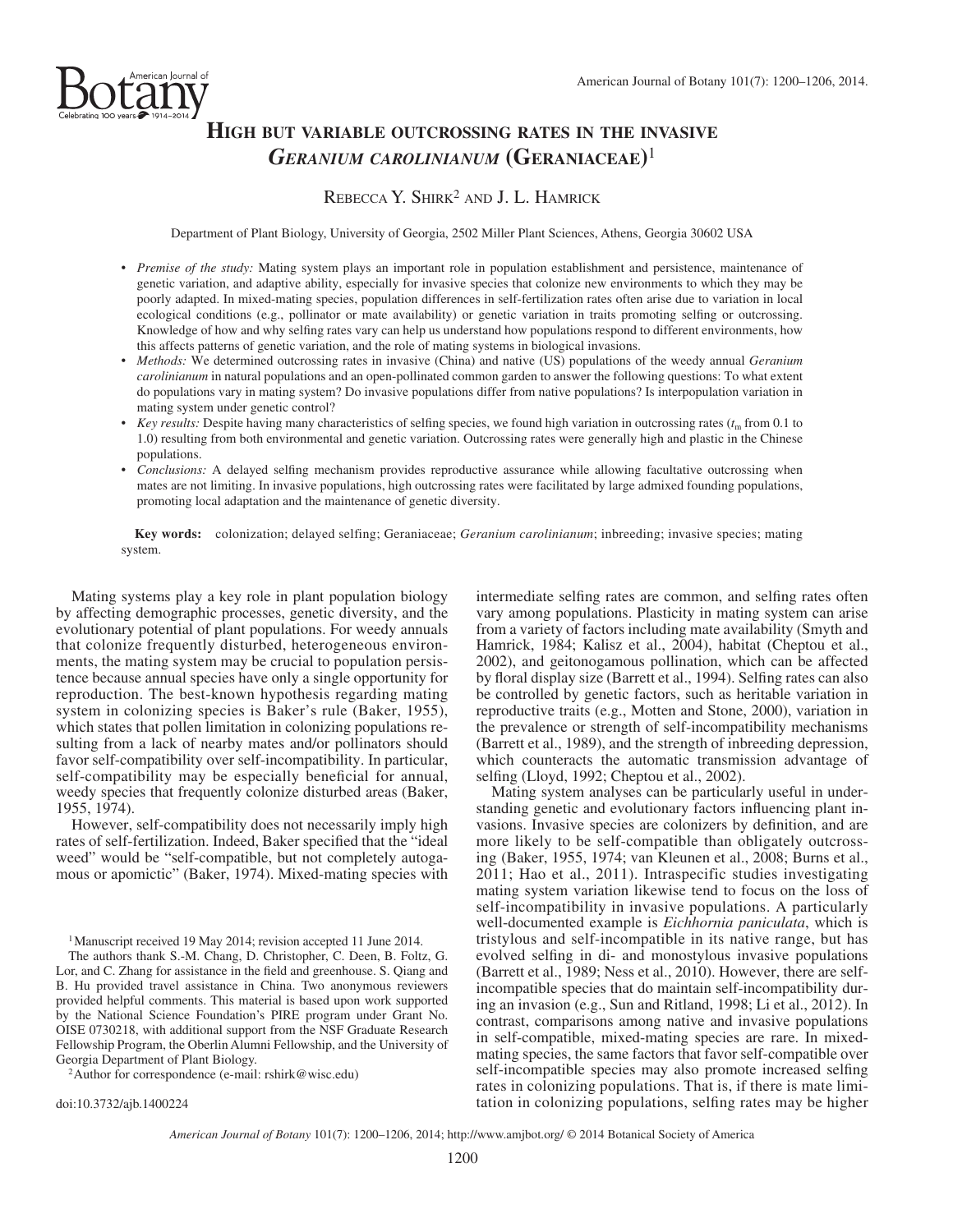relative to established populations, and if selfing is advantageous and under genetic control with heritable variation, invasive populations may evolve increased selfing rates.

 However, not all colonizing populations experience mate limitation. If reproductive assurance is not a factor, which may often be the case for invaders with large founding populations and/or multiple introductions, high outcrossing rates may provide benefits for weedy species by promoting rapid adaptation to heterogeneous environments ( Verhoeven et al., 2011 ). Theoretical models of metapopulation colonization show that selfing is advantageous only when there are few colonizers. With high densities, colonizers can overcome Allee effects and maintain high outcrossing rates (Pannell and Barrett, 1998; Cheptou, 2012 ). This may explain the success of many self-incompatible invasive plants (e.g., *Centaurea solstitialis* , Sun and Ritland, 1998; Crepis sancta, Cheptou et al., 2002; and Ambrosia arte*misiifolia* , Friedman and Barrett, 2008 ).

*Geranium carolinianum* L. (Geraniaceae) is a small, weedy winter annual. While many species of *Geranium* are showyflowered, outcrossing perennials, annual species tend to be small-flowered, weedy colonizers of disturbed habitats (Aedo, 2000; Fiz et al., 2008), characteristics associated with the evolution of selfing in outcrossing lineages (Ornduff, 1969). *Geranium carolinianum* has small  $(-5 \text{ mm})$  pink-white flowers, a low pollen to ovule ratio, is capable of setting seed in the absence of pollinators (Aedo, 2000; Fiz et al., 2008), and is therefore expected to be highly selfing under natural pollination conditions, especially where pollinators are rare.

We measured variation in selfing and outcrossing rates for four invasive and four native populations. To determine whether population variation in mating system is under genetic control, we analyzed progeny arrays produced by plants in natural habitats and in an open-pollinated common garden. We address the following questions: (1) What is the mating system of *G. carolinianum* , and how does it vary among populations from different habitats? (2) Does mating system vary among invasive and native populations? (3) Are among-population differences in

the rates of outcrossing due to genetic variation or phenotypic plasticity?

### MATERIALS AND METHODS

*Study species — Geranium carolinianum* (Geraniaceae), Carolina cranesbill, is native to North America and is a common weed in fields, lawns, and roadsides in the southeastern United States. Flowers are visited by generalist insect pollinators (Fiz et al., 2008). Fruits are dry, five-seeded schizocarps with explosive dispersal. It is naturalized in the eastern plains region of China, where it grows in similar habitats and is considered a minor invasive with low environmental impacts, although it is a common weed in agricultural fields (S. Qiang, Nanjing Agricultural University, personal communication). The first records of *G. carolinianum* in China are from Nanjing in 1926 (Aedo, 2000; Chinese Academy of Sciences, 2012), which is in the northeastern part of its current range. Genetic data suggest multiple, independent introductions to the Nanjing area, and levels of genetic diversity in these populations are consistent with more than one founder per founding event (Shirk et al., 2014).

*Field collections —* Seeds were collected during the spring and summer of 2009 from four populations in the native range (southeastern United States [US]) and four populations in the invasive range (eastern China; Fig. 1). Population sizes ranged from >50 to several thousand individuals. Native US populations FL-2, MD-1, and MS-2 and invasive Chinese populations CN-2, CN-3, and CN-4 were collected from weedy, unmanaged roadsides or parks near the putative introduction point of Nanjing. Native population GA-5 and invasive population CN-5 were collected from managed lawns that appeared to be mowed regularly. Between 24 and 50 reproductive individuals per population were selected haphazardly, and all ripe fruits were collected from each plant. Seeds were cleaned from their fruits, pooled by maternal family, and stored in paper envelopes at room temperature. A voucher specimen for population GA-5 has been deposited at the University of Georgia Herbarium (GA accession number 263322).

*Common garden —* We established an open-pollinated common garden to determine whether there are genetically based differences among populations in outcrossing rate. Eighteen maternal families were haphazardly selected from seed collections of each of the eight field-collected populations. In mid-January 2010, seeds were germinated in a heated greenhouse without supplemental lighting at the University of Georgia Plant Growth Facility in Athens, Georgia.



 Fig. 1. Map of *Geranium carolinianum* populations sampled for mating system analysis. (A) Native populations in the southeastern United States. (B) Invasive populations in eastern China.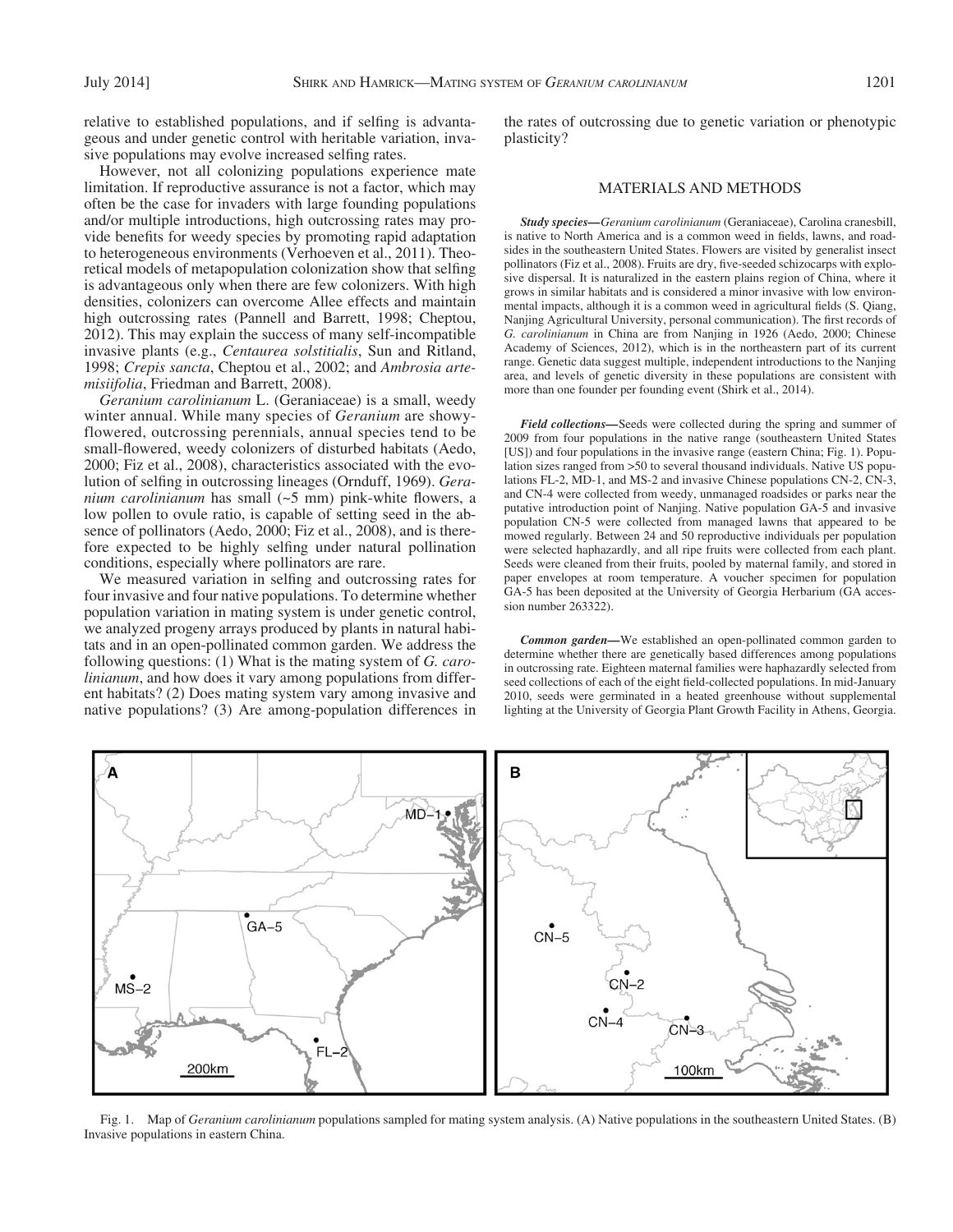Three seeds per family were planted in flats filled with Fafard 3B soil mix (Sun Gro Horticulture, Agawam, Massachusetts, USA) and placed on a mist bench. After 1 wk, when most of the seeds had germinated, flats were moved to greenhouse benches and watered daily. They were then moved to a cold room in late February to acclimate the plants to late winter temperatures. Between 30 March and 6 April, plants were transplanted into  $15 \times 15$  cm round pots filled with pine bark mix and placed in an outdoor lath house covered in shade cloth to further acclimate them to outdoor conditions.

 On 7 April, plants were moved from the lath house to the common garden site, an open field. The few flowers that opened while the plants were in the lath house were pinched off to ensure equal pollinator access to all flowers. One individual per maternal family (18 families/population  $\times$  8 populations = 144 individuals) was placed in the main array for use in the mating system analyses. The remaining plants were kept in two randomized, replicate blocks on either side of the main array to increase the size of the experimental population. Because germination was incomplete, the replicate blocks were not full replicates of the main array. Pots were placed edge-to-edge to mimic natural density in a randomized, rectangular array. This rectangular design was used to minimize differential shading across the common garden by a treeline approximately 20 m south of the garden. Plants were watered as necessary throughout the experiment.

All plants were monitored for flowers and fruits every 2 to 3 d from 13 April until the end of the experiment on 16 June, when most plants had senesced. The date of the first flower was recorded, and all ripe fruits were collected from each plant as they matured. Seeds were cleaned from their fruits, pooled by maternal plant, and stored in paper envelopes at room temperature until use.

*Allozyme genotyping of progeny arrays —* Two progeny arrays were genotyped: one from field-collected seed from the eight natural populations (NAT) and one from seed produced in the experimental common garden (EXP). For the NAT arrays, 12 seeds were genotyped from 18 randomly selected families per population. For the EXP arrays, 12 seeds were genotyped from each of the 144 plants in the main array, which also represented 18 maternal families per population. In total, 216 progeny per population per environment, 3456 individuals, were genotyped.

Seeds were scarified with a razor blade and soaked in water to promote germination. After 1 to 2 wk, when cotyledons were expanded but before true leaves had initiated or expanded, the seed coat was removed, and the entire seedling was crushed in the extraction buffer of Wendel and Parks (1982). The extract was absorbed onto  $4 \times 6$  mm filter paper wicks (Whatman 3 chromatography paper, Piscataway, New Jersey, USA) and stored at -70°C until use. Extracts were run on 11% starch gel electrophoresis and genotyped at seven wellresolved, polymorphic loci. Buffer systems and stains were based on those in Soltis et al. (1983) except where noted: menadione reductase (*Mnr-1*) (Wendel and Weeden, 1989), diaphorase (*Dia-2*) (Manchenko, 1994), and aspartate aminotransferase (Aat-1), on buffer system 8-; malate dehydrogenase (Mdh-4), 6-phosphogluconate dehydrogenase ( *6P-2* ), UTP-glucose-1-phosphate ( *Ugpp-2* ) (Manchenko, 1994), and shikimate dehydrogenase (Skdh-1) on buffer system 4. All loci were biallelic except *Skdh-1* and *Aat-1* , which were triallelic. Because allozyme expression from adult leaf tissue is poor in this species (R. Shirk, unpublished data), we were unable to directly obtain maternal genotypes.

*Mating system estimation —* Mating system parameters were estimated following the correlated-matings model with the program MLTR version 3.2 (Ritland, 2002). Estimates of outcrossing were found using the Newton–Raphson method with pollen and ovule gene frequencies constrained to equal each other. Standard errors were determined based on 5000 bootstraps with maternal family as the resampling unit. Single- and multilocus outcrossing rates  $(t_s)$  and  $t_{\rm m}$ ) were calculated for each population in each environment, using the population  $\times$  environment combination as a grouping variable. Population values for each environment were averaged by country to obtain estimates of mating system parameters for each country-by-environment grouping.

 We performed two-way factorial ANOVAs to determine the effects of source (population or country), pollination environment (NAT vs. EXP), and their interaction on  $t_m$ . Tukey's honestly significant difference (HSD) was used for pairwise comparisons among groups. For population-level comparisons, Spearman's rank correlations were used to test associations between EXP and NAT. Significant differences in  $t_m$  among groups in EXP and a correlation between EXP and NAT  $t<sub>m</sub>$  values would indicate that population variation in mating system is under genetic control.

*Inbreeding coefficients*—Inbreeding coefficients for the maternal generation were calculated based on deviations from Hardy–Weinberg equilibrium for each NAT population in the program GenAlEx v. 6.5 (Peakall and Smouse, 2006, 2012) using a panel of 19 to 23 polymorphic allozyme loci and between 29 and 50 individuals per population ( Shirk et al., 2014 ). This data set is more appropriate for calculating *F* because maternal genotypes are known rather than inferred by MLTR, and the larger numbers of individuals and loci should improve precision.  $F_e$ , the equilibrium inbreeding coefficient assuming a constant outcrossing rate *t*, was calculated for each population as  $F_e = (1 - t) / (1 + t)$ (Allard et al., 1968), using our estimates of multilocus outcrossing rates  $(t<sub>m</sub>)$ truncated to  $t_m = 1.0$  when they were greater than 100%.

#### RESULTS

*Common garden***—** The first flowering individuals in the common garden were recorded on 13 April 2010, and the last flowering individual was recorded on 16 May, 33 d later. There was no mortality after plants were moved to the open-pollinated array. Pollinators (mostly bees and other small insects) were observed throughout the experiment visiting the array as well as other spring annuals present in the field (native *Geranium carolinianum* , *G. molle* , *G. pusillum* , *G. dissectum* , *Vicia sativa* , and *V. angustifolia* ).

There were significant differences among populations in flowering time. Date of first flower was significantly, positively associated with latitude of the source population (all populations  $R^2 = 0.30$ ,  $P < 0.0005$ ), although the correlation appears to be driven entirely by the US populations (US populations only  $R^2 = 0.64$ ,  $P < 0.0005$ ; Chinese populations only  $R^2 = 0.002$ ,  $P = 0.23$ .

 In the common garden, individuals from population GA-5 were small and did not bolt; rather, flowers were produced close to the ground within the rosette leaves. Mean plant height at maturity measured in a separate greenhouse study was approximately 11 cm for GA-5 plants compared with 30–34 cm for all other populations (Shirk and Hamrick, in press). This low-stature, nonbolting phenotype was also observed in the natural GA-5 population. Maintenance of this phenotype in the common garden indicates that it is under genetic control and possibly indicative of local adaptation to a frequently mowed lawn. Although Chinese population CN-5 was collected from a similarly managed habitat, its individuals bolted in the common garden (mean height = 30 cm), suggesting that they are phenotypically plastic rather than being genetically adapted to their lawn environment.

*Mating system analysis —* Mating system parameters for all populations are given in Tables 1 and 2 . Multilocus outcrossing rates for natural (NAT) populations ranged from  $0.14$  to  $>1.0$ , with China mean  $t_m = 0.81$  and US mean  $t_m = 0.64$ . In the common garden (EXP),  $t_m$  ranged from 0.12 to >1.0. Mean outcrossing rates by country for EXP were  $t_m = 1.03$  for China and  $t_{\rm m}$  = 0.68 for the US. Due to sampling error in the estimation algorithms implemented by MLTR, outcrossing rate estimates greater than 100% are possible. A  $t<sub>m</sub>$  greater than 1.0 was considered to be fully outcrossed; however, estimates were not truncated at 1.0 to avoid a downward bias for these samples in the ANOVAs. Population-level outcrossing rates in EXP were not correlated with average population flowering time  $(F_{1,6} =$ 0.38,  $P = 0.56$ ), indicating that differences in  $t<sub>m</sub>$  were not due to changes in pollinator availability during the common garden experiment. Biparental inbreeding, or mating between relatives, appears low, as  $t_m - t_s$  was near zero for most NAT populations. When there is biparental inbreeding, single-locus outcrossing rates should be lower than multilocus outcrossing rates, or  $t_m > t_s$ .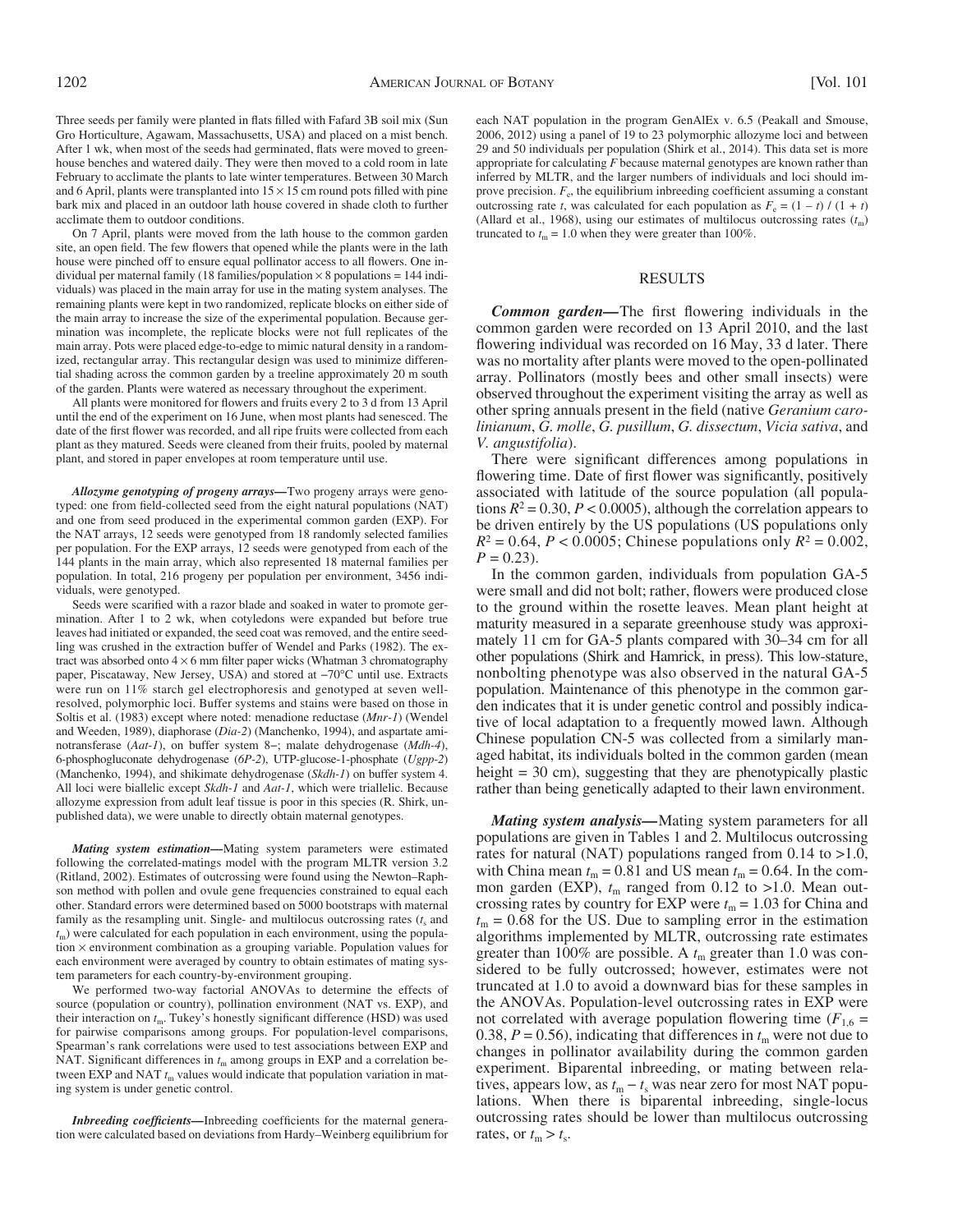| Region    | Pop/   | $\iota_{m}$ |            | $t_{\rm m}-t_{\rm s}$ |      |         |
|-----------|--------|-------------|------------|-----------------------|------|---------|
| China     | $CN-2$ | 0.50(0.10)  | 0.45(0.09) | 0.05(0.03)            | 0.34 | 0.05    |
| China     | $CN-3$ | 1.03(0.10)  | 0.99(0.09) | 0.03(0.06)            | 0.00 | 0.02    |
| China     | $CN-4$ | 0.87(0.17)  | 0.73(0.14) | 0.14(0.07)            | 0.07 | $-0.04$ |
| China     | $CN-5$ | 0.83(0.11)  | 0.76(0.12) | 0.07(0.02)            | 0.09 | 0.03    |
| US.       | $FL-2$ | 0.38(0.09)  | 0.29(0.07) | 0.09(0.03)            | 0.45 | 0.26    |
| US        | $GA-5$ | 0.14(0.04)  | 0.12(0.03) | 0.02(0.01)            | 0.76 | 0.03    |
| US.       | $MD-1$ | 0.98(0.09)  | 0.87(0.09) | 0.11(0.07)            | 0.01 | 0.02    |
| <b>US</b> | $MS-2$ | 1.05(0.06)  | 0.82(0.05) | 0.23(0.06)            | 0.00 | 0.12    |

 TABLE 1. Summary of mating system parameters and estimates of inbreeding in natural populations (NAT) of *Geranium carolinianum* in its invasive (China) and native (US) range.

*Notes:*  $t_m$  = multilocus outcrossing rate;  $t_s$  = single-locus outcrossing rate;  $t_m - t_s$  = rate of biparental inbreeding;  $F_e$  = equilibrium inbreeding coefficient estimated from  $t_m$ ;  $F =$  fixation index.

 Differences in mean country outcrossing rates across environments were assessed with a two-way factorial ANOVA. Both the main effects of country (China vs. US) and environment (NAT vs. EXP) were significant, but the interaction was not (Table 3). Mean outcrossing rates in EXP were higher than in NAT. Within each environment, Chinese populations were significantly more outcrossing than US populations (China EXP > US EXP and China NAT > US NAT; Tukey's HSD *P* <  $0.05$ , Fig. 2). When GA-5, the highly selfing lawn population, was removed from the analysis, the effect of region was only marginally significant ( $F_{1,10} = 4.55$ ,  $P = 0.06$ ), environment remained significant ( $F_{1,10} = 15.17$ ,  $P = 0.002$ ), and the interaction remained nonsignificant.

 The main effects of population and environment as well as the interaction term were significant in the population-level ANOVA (Table 4). Variation in outcrossing rates is driven at least partly by genetic differences, as indicated by significant differences among EXP populations (Fig. 3). Genetic control of outcrossing rates is also corroborated by a marginally signifi cant association between outcrossing rates in NAT and EXP (Spearman's rho =  $0.68$ ,  $P = 0.06$ ). Additionally, a significant population-by-environment interaction in the ANOVA implies some degree of plasticity in mating system, but only for the predominately outcrossing populations. The two populations with the lowest outcrossing rates (GA-5 and FL-2) were not significantly different across environments (Tukey's HSD  $P >$ 0.05). For populations showing plasticity, most had higher outcrossing rates in the common garden, with the exception of MS-2 (Fig. 3).

*Inbreeding coefficients*—Inbreeding coefficients for the NAT maternal generation, calculated from a separate population

 TABLE 2. Summary of mating system parameters estimated for invasive (China) and native (US) populations (Pop.) of *Geranium carolinianum* grown in an open-pollinated common garden (EXP).

| Region    | Pop.   | $t_{\rm m}$ | $t_{\rm s}$ |  |
|-----------|--------|-------------|-------------|--|
| China     | $CN-2$ | 0.79(0.15)  | 0.72(0.12)  |  |
| China     | $CN-3$ | 1.11(0.12)  | 1.19(0.12)  |  |
| China     | $CN-4$ | 1.20(0.05)  | 1.01(0.08)  |  |
| China     | $CN-5$ | 1.01(0.14)  | 0.92(0.12)  |  |
| US        | $FL-2$ | 0.41(0.10)  | 0.38(0.09)  |  |
| <b>US</b> | $GA-5$ | 0.12(0.03)  | 0.09(0.03)  |  |
| <b>US</b> | $MD-1$ | 1.20(0.03)  | 1.01(0.09)  |  |
| <b>US</b> | $MS-2$ | 0.98(0.08)  | 0.80(0.08)  |  |

*Notes:*  $t_m$  = multilocus outcrossing rate;  $t_s$  = single-locus outcrossing rate.

genetic data set, ranged from  $F = -0.04$  to 0.05 in China with an average of 0.02, and ranged from  $F = 0.02$  to 0.26 in the US with an average of 0.11 (Table 1). Lower values for Chinese populations are consistent with results from a broader sampling of 24 Chinese and 16 US populations, where the average inbreeding coefficient was  $-0.09$  in China and 0.10 in the US (Shirk et al., 2014). We also estimated  $F_e$ , the inbreeding coefficient calculated under the assumption that the population is at inbreeding equilibrium with a constant outcrossing rate  $t_{\rm m}$ .  $F_{\rm e}$ ranged from 0.00 to 0.34 in China and 0.00 to 0.76 in the US (Table 1). When there is inbreeding depression, selection against selfed progeny will reduce the inbreeding coefficient in the adult cohort relative to juveniles; that is,  $F_e > F$  (Ritland, 1990). This pattern was found in three Chinese populations and two US populations. Populations with the greatest differences between  $F_e$  and  $F$  were GA-5, the low-statured lawn population with the highest selfing rate, and FL-2 and CN-2, which had the second and third highest selfing rates in both environments ( Fig. 3 ). Under assumptions of a constant outcrossing rate and inbreeding equilibrium (constant adult  $F$ ), these patterns are consistent with the presence of inbreeding depression in these three populations.

#### DISCUSSION

 Mating system analyses of eight populations of *G. carolinianum* show that this species is generally mixed-mating to highly outcrossing. These results were surprising, given that *G. carolinianum* has been described as "generally autogamous" (Fiz et al., 2008 ) due to its low pollen to ovule ratio and its ability to set fruit when pollinators were excluded. Observed high outcrossing rates despite a clear capacity for self-fertilization likely result from delayed autonomous selfing. *Geranium carolinianum* is incompletely protogynous, with anthers maturing and coming into contact with the stigma a few hours after flower

 TABLE 3. Factorial ANOVA testing the effects of region (China vs. US) and environment (common garden vs. natural) on outcrossing rate in native and invasive populations of *Geranium carolinianum* .

| Source                      | df | MS   |            |
|-----------------------------|----|------|------------|
| Region                      |    | 4.83 | $36.45***$ |
| Environment                 |    | 1.24 | $9.37**$   |
| $Region \times environment$ |    | 0.59 | 4.43       |
| Error                       | 12 | 0.13 |            |

*Notes*: \*\* *P* < 0.001; \*\*\* *P* < 0.0001.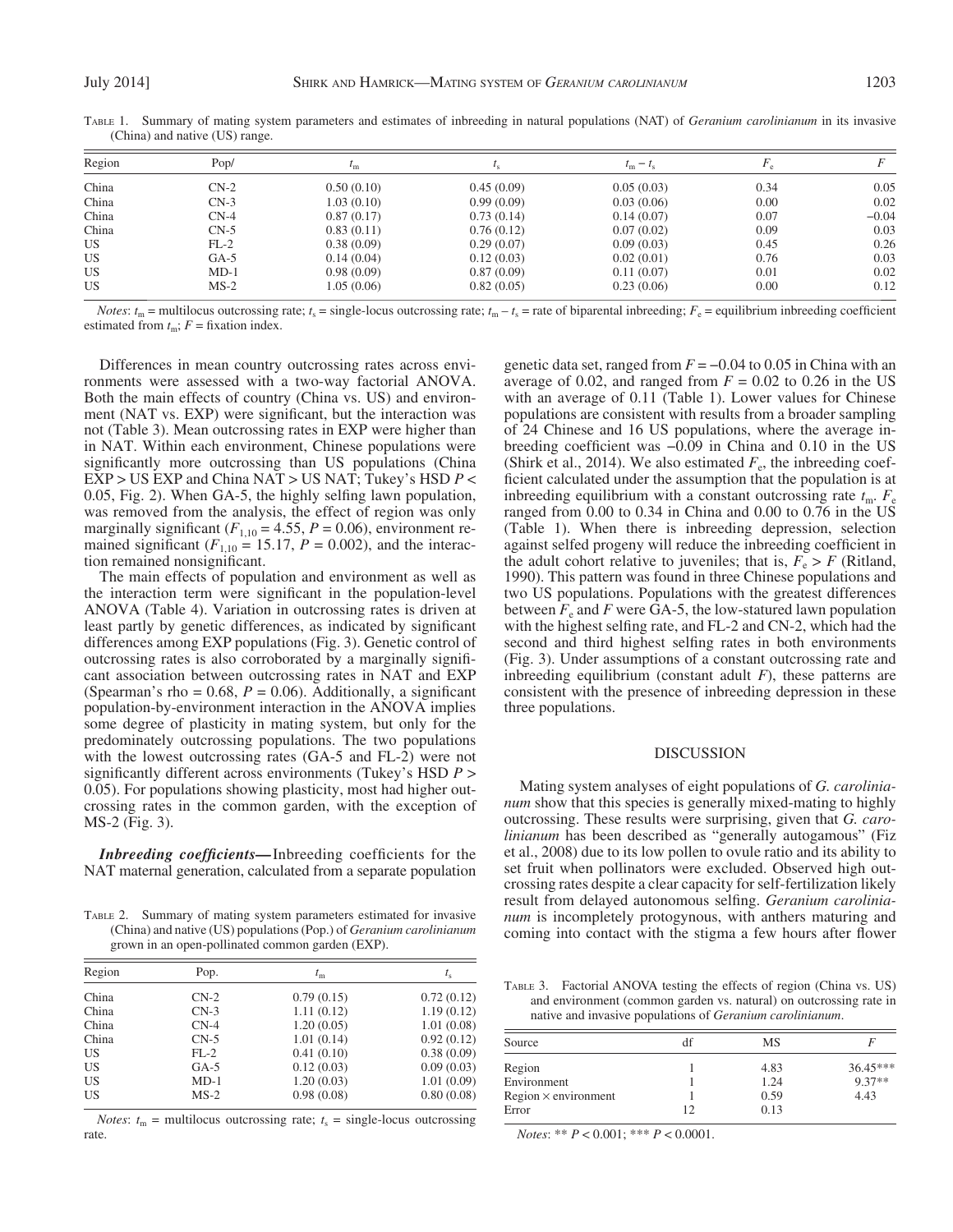

Fig. 2. Mean outcrossing rates  $(t_m)$  of *Geranium carolinianum* populations in the invasive (China) and native (US) range based on progeny arrays generated in an open-pollinated common garden (EXP) and natural populations (NAT). Error bars are  $\pm$  SE. Bars not sharing a letter differ significantly from each other ( $P < 0.05$ ; Tukey's HSD).

opening (DuBay and Murdy, 1983; R. Shirk and S.-M. Chang, University of Georgia, unpublished data). Thus there is a short, but perhaps variable, period when female stage flowers are available for exclusively outcross pollination, followed by reproductive assurance via delayed self-pollination. If pollinators are abundant, all ovules in each flower may be outcrossed during the female period, but selfing rates will be higher if pollinator visitation is low. Delayed selfing is almost always beneficial, as it provides reproductive assurance without interfering with opportunities for outcrossing (Lloyd, 1992). For colonizing species, delayed selfing assures seed production in situations with one or a few founders, but the advantages of outcrossing are retained when population sizes are larger and pollinators are available (Brys et al., 2011). Our results emphasize the importance of using molecular markers to characterize the mating system, especially in self-compatible species, as the capacity for selfing may not correspond with actual rates of self-pollination.

There was substantial variation among populations in selfing rates for progeny arrays produced in both the natural and garden pollination environments, indicating that among-population differences in mating system have a genetic basis. Adaptive evolution of the mating system has been documented in other species in response to several factors. For example, increased outcrossing in selfing species may be adaptive if increased

 TABLE 4. Factorial ANOVA testing the effects of population (pop) and environment (common garden vs. natural; env) on outcrossing rate in native and invasive populations of *Geranium carolinianum* .

| Source                          | df   | МS   |             |
|---------------------------------|------|------|-------------|
| Population                      |      | 4.67 | $474.20***$ |
| Environment                     |      | 1.24 | $126.09***$ |
| Population $\times$ environment |      | 0.19 | $19.64***$  |
| Error                           | 272. | 0.01 |             |

*Notes*: \*\*\* *P* < 0.0001.



 Fig. 3. *Geranium carolinianum* population estimates of outcrossing rates  $(t<sub>m</sub>)$  based on progeny arrays generated in natural populations (NAT) and a common garden (EXP). Populations with significant differences between NAT and EXP environments ( $P < 0.05$ ; Tukey's HSD) are marked with a black line; those with nonsignificant differences are marked with a gray line. Within each environment, different letters denote significant differences among populations. Error bars are  $\pm$  SE.

recombination rates are advantageous (Kahler et al., 1975), although selection must be strong enough to overcome the automatic transmission advantage of selfing (Schemske and Lande, 1985; Lloyd, 1992). Alternatively, increased selfing may evolve in isolated or low-density populations for reproductive assurance. This prediction was supported in *Leavenworthia alabamica* ( Busch, 2005 ) but not in *Crepis sancta* ( Cheptou et al., 2002). Selfing may also evolve as a mechanism to minimize maladaptive gene flow (e.g., *Anthoxanthum odoratum* and Agrostis tenuis on mine tailings [Antonovics, 1968, 2006]).

 We also documented substantial plasticity in the mating system, evidenced by significant differences in outcrossing rates in the two environments (NAT and EXP). However, this plasticity was only demonstrated in highly outcrossed populations; the two populations with low outcrossing rates  $(t_m < 0.4)$  are genetically differentiated from the others in their mating system but are less plastic. It is possible that variation among populations in the degree of protogyny could explain these results. Like many *Geranium* species, *G. carolinianum* exhibits dichogamy, and the degree of separation between male and female phases varies among species (Philipp, 1985; Aedo et al., 2005 ), among populations within species, or within a single plant (Philipp, 1985). A preliminary greenhouse study using native populations of *G. carolinianum* suggests both population-and individual-level variation in time to anther dehiscence and stigma contact (R. Shirk and S.-M. Chang, University of Georgia, unpublished data). Populations with delayed selfing would have more opportunity for outcross pollination (= higher  $t_{\rm m}$ ), but realized outcrossing rates would depend on pollinator availability (= higher plasticity). Delayed selfing has been proposed to be adaptive in *Collinsia verna* in response to variable pollinator conditions across years ( Kalisz and Vogler, 2003 ). At the other end of the spectrum, populations with prior, competing,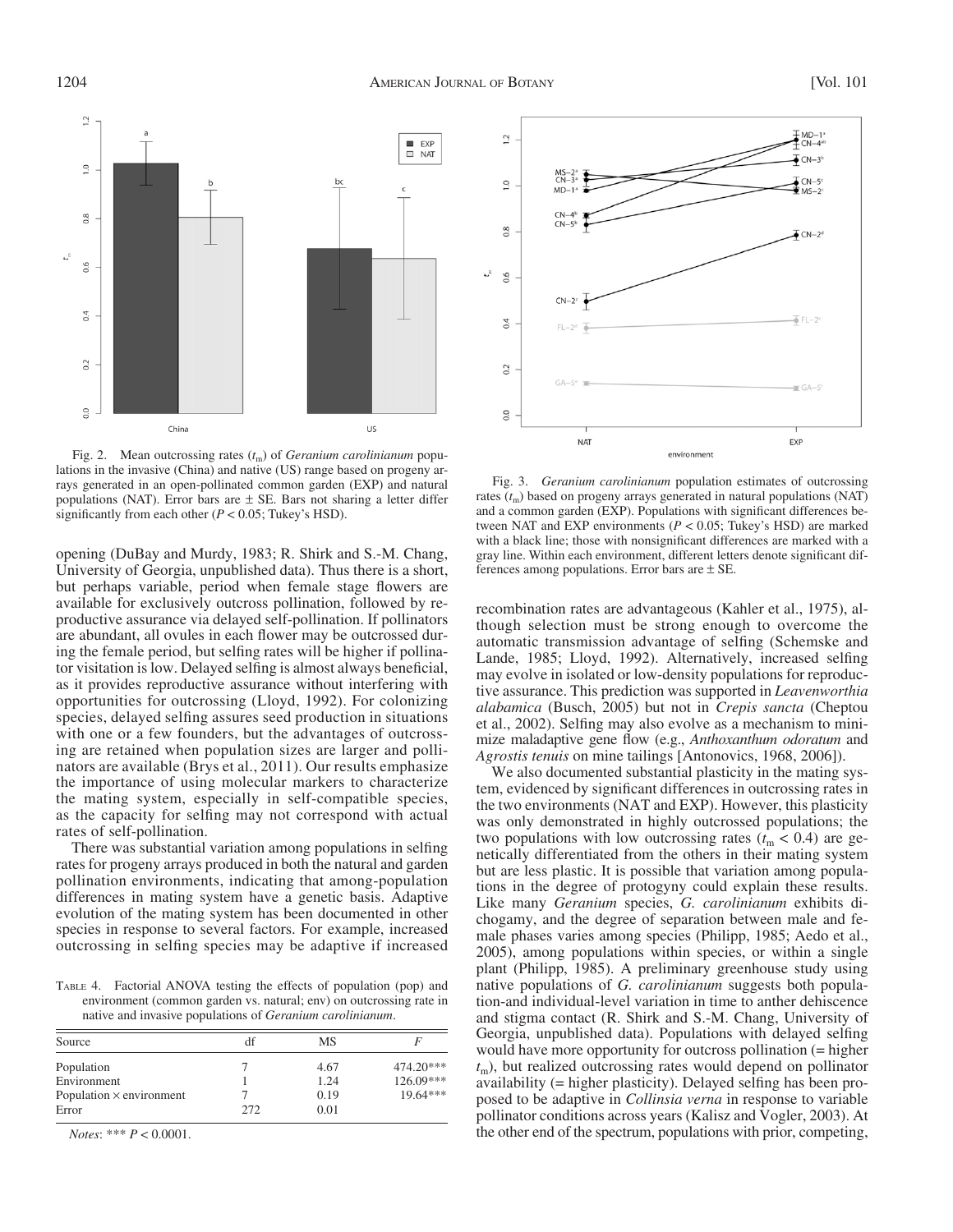or minimally delayed selfing (Lloyd, 1992; Goodwillie et al., 2005 ) would have fewer opportunities for outcross pollination (lower  $t_m$ ) and would be less affected by variation in pollinator availability, leading to less plasticity in outcrossing rates.

The three populations with the lowest estimates of  $t<sub>m</sub>$  in both the NAT and EXP environments (CN-2, FL-2 and GA-5) are also the only populations that have large differences between their *F* and  $F_e$  values (Table 1). Such differences in inbreeding coefficients appear to be consistent with the action of selection against inbred individuals (i.e., inbreeding depression). This conclusion, however, assumes that the outcrossing rate does not vary across generations and that the populations are at inbreeding equilibrium (Ritland, 1990). Our results do support the assumption of a constant outcrossing rate in these populations, strengthening our evidence for inbreeding depression: mating system estimates for CN-2, FL-2, and GA-5 were very similar in both the NAT and EXP environments (Fig. 3) indicating at least partial genetic control of the mating system for these three populations. In particular, outcrossing rates were not significantly different in the EXP and NAT environments for populations GA-5 and FL-2. Evidence of inbreeding depression in populations with higher selfing rates suggests that in addition to providing reproductive assurance, delayed selfing may be beneficial in *G. carolinianum* by maximizing outcrossing and thus minimizing inbreeding depression. Delayed selfing may also help to explain the unexpectedly high outcrossing rates found in many of the populations sampled.

 Adaptation to local habitats may explain some of the observed variation in the mating system. Both lawn populations, GA-5 and CN-5, had low-statured, nonbolting phenotypes in their natural environment, but only GA-5 maintained this phenotype in the common garden. GA-5 was also strongly differentiated in its mating system and had the highest selfing rate. High selfing likely resulted from reduced pollinator visitation because flowers produced by the low-stature phenotype are smaller, closer to the ground, and less visible to pollinators, although opportunities for outcrossing would also be limited if this population exhibits reduced protogyny. Geitonogamous selfing is unlikely to play a large role in the mating system of *G. carolinianum* because plants generally have few simultaneously open flowers. While high selfing rates in GA-5 have a genetic basis, is not clear whether it is adaptive, or if it resulted from strong selection for low stature resulting in smaller plants with lower rates of pollinator visitation. Indeed, evidence for inbreeding depression in this population, as discussed, indicates that selfing could be maladaptive. Alternatively, there may be selection for high selfing rates to reduce gene flow with populations with taller, bolting phenotypes (Antonovics, 1968). More work is needed to assess which traits are under selection (e.g., via phenotypic selection analysis) and to determine the mechanism underlying increased selfing in this population.

 In contrast, individuals from CN-5 also did not bolt in their natural habitat (a mowed lawn, similar to GA-5), but this lowstature phenotype does not have a genetic basis since all CN-5 individuals bolted in the common garden. Interestingly, CN-5 had a predominantly outcrossing mating system in its natural environment. The plasticity in mating system observed for this population (higher outcrossing rates in the common garden) may also be explained by plasticity in plant stature, as a lowstature phenotype in the mowed lawn habitat may have contributed to reduced outcrossing rates.

 Despite wide variation in mating systems across all eight populations, progeny arrays collected from natural Chinese

populations were significantly more outcrossed than those from the US. The common garden results show that these differences have a genetic basis and are not solely due to environmental factors such as pollinator availability. Thus, apparently it is the outcrossing, not the highly selfing, forms of *G. carolinianum* that were successful invasives, although we cannot determine whether selfing individuals were introduced and failed to establish, or were not introduced. Higher outcrossing rates in China are consistent with results from an earlier genetic diversity study, which found lower inbreeding coefficients in Chinese compared to US populations. Additionally, patterns of genetic diversity in China are consistent with multiple introductions from genetically distinct sources and multiple founders per founder event (Shirk et al., 2014). Thus, initially there may have been little selection for selfing in the newly founded populations, as high propagule pressure, which is characteristic of many invasions, reduces the need for selfing as reproductive assurance. It is also possible that since *G. carolinianum* has been in China for over 80 generations, even if there was selection for selfing early on, outcrossing may have been favored in later generations. In any case, recombination advantages provided by outcrossing would promote local adaptation in colonizing populations. This is especially true for populations that are admixtures of distinct genetic stocks, because outcrossing would produce novel, recombinant genotypes (Verhoeven et al., 2011). Furthermore, high outcrossing would minimize genetic diversity loss due to founder effects.

 In summary, despite having many characteristics of a highly selfing species, we found that outcrossing rates in *G. carolinianum* are frequently high, but variable across habitats. A delayed selfing mechanism provides reproductive assurance while allowing facultative outcrossing when mates are not limiting. However, we documented two cases where the populations appear to have evolved high selfing rates that did not vary across environments, most likely as a result of selection in their natural habitats. In the invasive range, high outcrossing rates, which were facilitated by large admixed founding populations, support local adaptation and the maintenance of genetic diversity in invasive populations.

#### LITERATURE CITED

- AEDO, C. 2000. The genus *Geranium* L. (Geraniaceae) in North America. I. Annual species. *Anales del Jardín Botánico de Madrid* 51: 39-82.
- AEDO, C., O. FIZ, M. L. ALARCÓN, C. NAVARRO, J. J. ALDASORO, AND L. A. ALICE . 2005 . Taxonomic revision of *Geranium* sect. *Dissecta* (Geraniaceae). *Systematic Botany* 30: 533-558.
- ALLARD, R. W., S. K. JAIN, AND P. L. WORKMAN. 1968. The genetics of inbreeding populations. *Advances in Genetics* 14: 55–131.
- ANTONOVICS, J. 1968. Evolution in closely adjacent plant populations. V. Evolution of self-fertility. *Heredity* 23: 219-238.
- ANTONOVICS, J. 2006. Evolution in closely adjacent plant populations X: Long-term persistence of prereproductive isolation at a mine boundary. *Heredity* 97: 33-37.
- BAKER, H. G. 1955. Self-compatibility and establishment after 'longdistance' dispersal. *Evolution* 9: 347-349.
- BAKER, H. G. 1974. The evolution of weeds. Annual Review of Ecology and Systematics 5: 1-24.
- BARRETT, S. C., M. T. MORGAN, AND B. C. HUSBAND. 1989. The dissolution of a complex genetic polymorphism: The evolution of self-fertilization in tristylous *Eichhornia paniculata* (Pontederiaceae). *Evolution* 43 : 1398 – 1416.